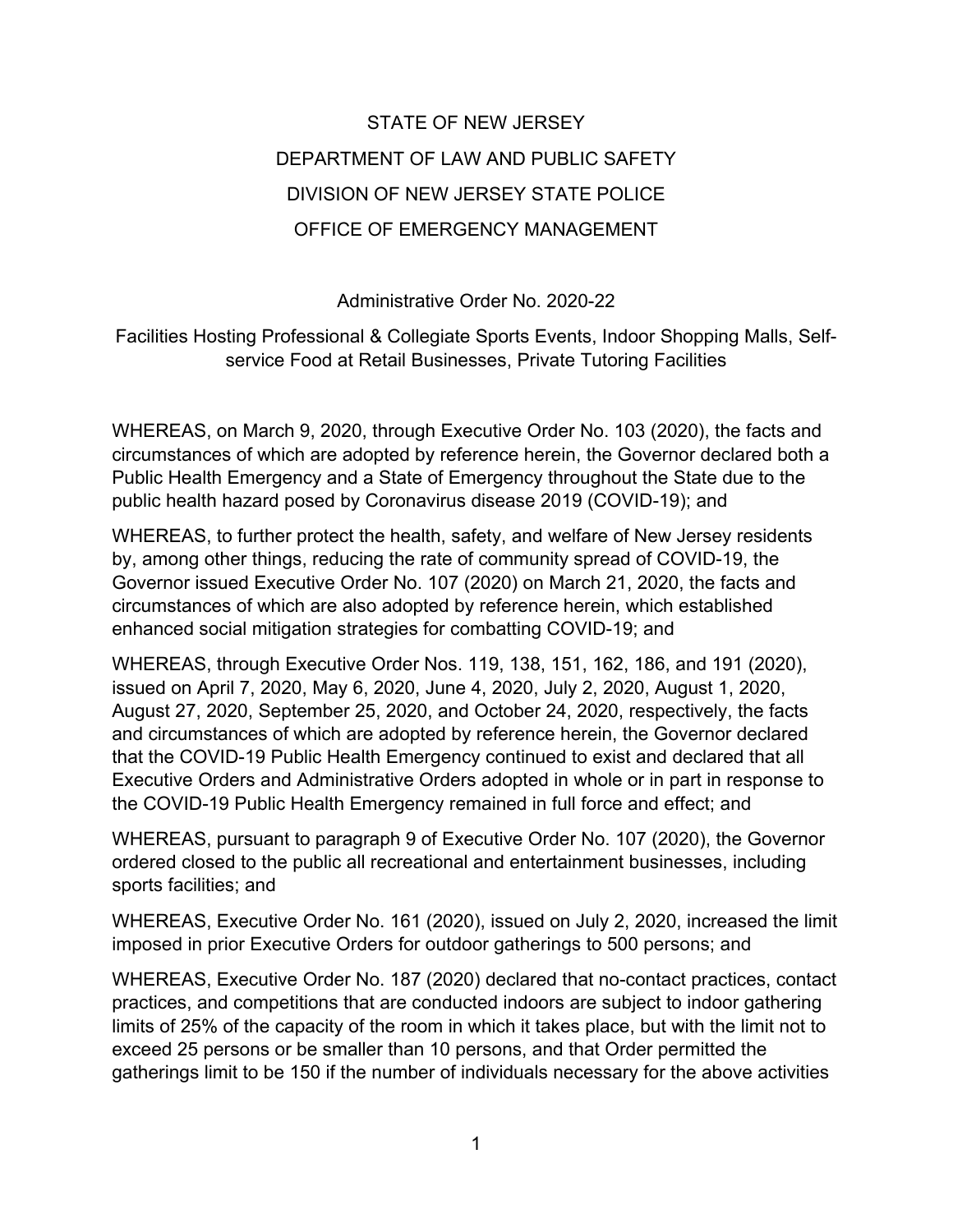is greater than 25 persons as long as no individuals are present who are not necessary for those activities; and

WHEREAS, Paragraph 7 of Executive Order No. 148 (2020) clarified that the limitations on gatherings do not impact the ability of professional athletes to fulfill their job duties; and

WHEREAS, Paragraph 13 of Executive Order No. 149 (2020) further clarified that limitations on contact sports activities shall be construed to restrict the ability of professional athletes to fulfill their job duties, or to restrict the ability of United States national team athletes or athletes training at United States National Team Training Centers to conduct their training activities; and

WHEREAS, college and university athletic programs and professional athletic teams, leagues, and organizations, are readily able to establish comprehensive protocols for the athletes participating within their programs , including by placing limitations on outside activities and requiring athletes to reside in a specified location; and

WHEREAS, the formal nature of collegiate and professional sports competitions makes it easier to ensure that health and safety protocols are being appropriately followed; and

WHEREAS, on June 3, 2020, through Executive Order No. 150 (2020), the Governor authorized the resumption of outdoor dining subject the provisions imposed by that Order and guidelines issued by the New Jersey Department of Health (DOH); and

WHEREAS, on June 26, 2020, through Executive Order No. 157 (2020), the Governor authorized the reopening of recreational entertainment businesses, both indoor and outdoor, as of 6:00 a.m. on July 2, 2020, subject to the requirements contained in that Order; and

WHEREAS, on June 29, 2020, through Executive Order No. 158 (2020), the Governor ordered that recreational and entertainment businesses authorized to open their indoor premises to the public may only do so where it prohibits the consumption of food or beverages and smoking in those indoor premises; and

WHEREAS, on September 1, 2020, through Executive Order No. 183 (2020), the Governor authorized the reopening of indoor dining on September 4, 2020 in accordance with the provisions set forth therein, including but not limited to outlining applicable capacity limits; and

WHEREAS, Executive Order No. 183 (2020) also revised the limits imposed in prior Executive Orders for indoor gatherings; and

WHEREAS, on March 16, 2020, Executive Order No. 104 (2020) placed limitations on non-essential retail businesses; and

WHEREAS, Administrative Order No. 2020-02 was issued the following day, and stated that all indoor portions of retail shopping malls were closed, while stores within shopping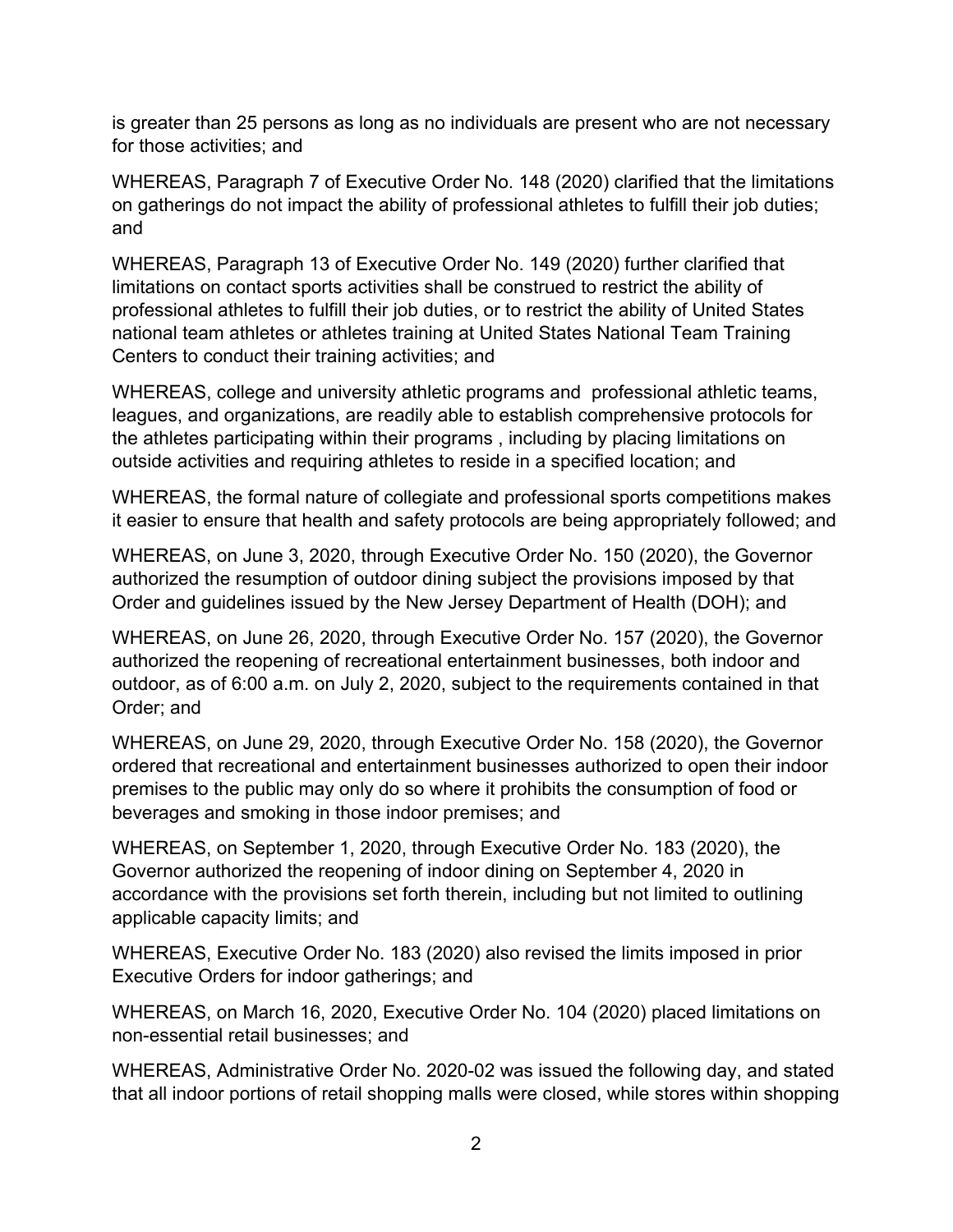malls with external entrances could remain open to the public as long as all entrances and exits to the common area portions of the malls remained closed; and

WHEREAS, Executive Order No. 107 (2020) superseded Executive Order No. 104 (2020) and closed the brick-and-mortar premises of non-essential retail businesses to the public, and stated that indoor portions of retail shopping malls were closed to the public as recreational and entertainment businesses; and

WHEREAS, Administrative Order No. 2020-15 permitted the indoor areas of shopping malls to open to the public, but required the continued closure of valet parking, vending machines, stroller rentals, and communal play areas; and

WHEREAS, vending machines and stroller rentals entail little to no person-to-person contact, so that with frequent cleaning and sanitization of shared materials, such services can be permitted to safely operate; and

WHEREAS, the Department of Health has issued guidance regarding indoor dining operations which prohibits buffets and other self-serve food arrangements in restaurant settings; and

WHEREAS, private tutoring businesses are similar in nature to other businesses that have previously been authorized to operate and should be held to the same health and safety protocols imposed on similarly situated businesses; and

WHEREAS, the Governor has granted the State Director of Emergency Management, who is the Superintendent of the State Police, the discretion to make additions, amendments, clarifications, exceptions, and exclusions related to the provisions within Executive Order Nos. 107, 157, 183, and 187;

NOW, THEREFORE, I, Patrick J. Callahan, State Director of Emergency Management, hereby ORDER as follows:

#### **Professional and College Athletic Competitions**

- **1.** Facilities hosting professional and collegiate athletic competitions shall abide by the State gathering limits for indoor and outdoor gatherings then in effect, which were most recently laid out in Executive Order Nos. 161 and 183 (2020). Such facilities shall be subject to the gatherings limits as follows:
	- **a.** Athletes, coaches, referees, trainers, and other individuals necessary to the performance of a competitive sporting event are not included in the number of individuals present at a gathering for purposes of the limits on gatherings.
	- **b.** Restaurants located within such facilities that permit indoor dining shall operate according to the provisions included in Paragraph 1 of Executive Order No. 183 (2020), including those regarding capacity and masking.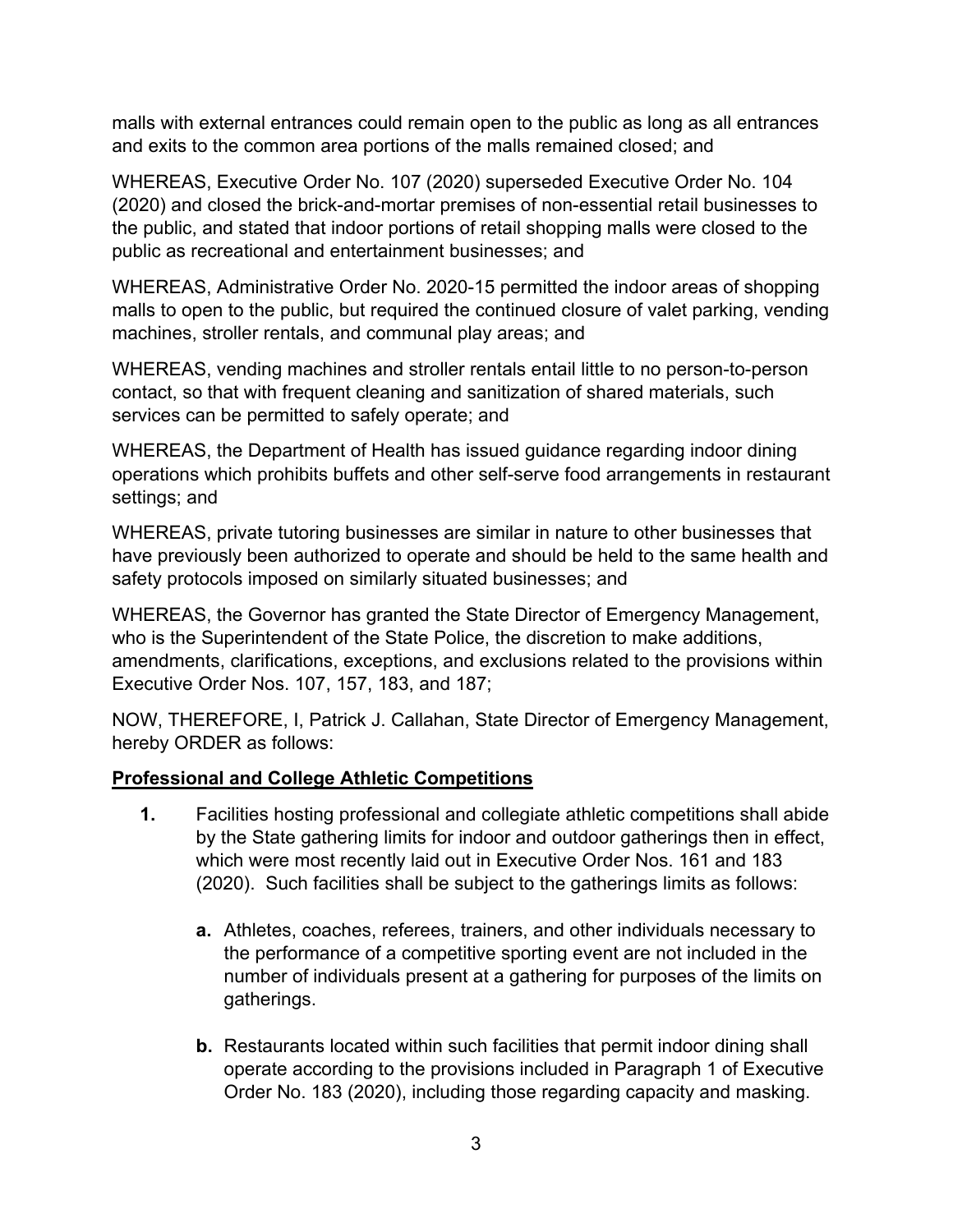Restaurants that permit outdoor dining shall operate according to the provisions of Paragraph 4 of Executive Order No. 157 (2020).

- c. Other than individuals listed in Paragraph 1(a) and individuals dining at restaurants pursuant to Paragraph 1(b), all individuals granted admission to the facilities operating pursuant to Paragraph 1 of this Order shall count towards the State gathering limits for indoor or outdoor gatherings. Facilities shall make best efforts to ensure that individuals admitted under Paragraph 3(c) remain separate from individuals admitted under Paragraph 3(b). The number of individuals present inside facilities where indoor athletic competitions are taking place may not exceed 25% of the capacity of the room in which it takes place, and such limit may not exceed 150 persons.
- d. Facilities shall abide by the health and safety provisions within Paragraph 7 of Executive Order No. 157 (2020) except where they are inconsistent with Paragraphs  $1(a) - (c)$ , and all applicable provisions of Executive Order No. 192 (2020).
- e. Facilities shall ensure that individuals granted admission under Paragraph 1(c) wear cloth or disposable face masks within the facility, whether indoors or outdoors, in accordance with the Centers for Disease Control and Prevention ("CDC") recommendations, except where the individual is under two years of age, where it is impracticable for an individual to wear a face mask, such as when the individual is eating or drinking, or when doing so would violate State or federal law.
	- i. Facilities may be required to provide an individual granted admission who declines to wear a mask due to a disability a reasonable accommodation, pursuant to the Americans with Disabilities Act New Jersey Law Against Discrimination, unless such accommodation would pose an undue hardship on the employer's operations.
	- ii. Where an individual granted admission declines to wear a face mask due to a disability that inhibits such usage, the individual shall not be required to produce medical documentation verifying the stated condition, unless production is otherwise required by State or federal law.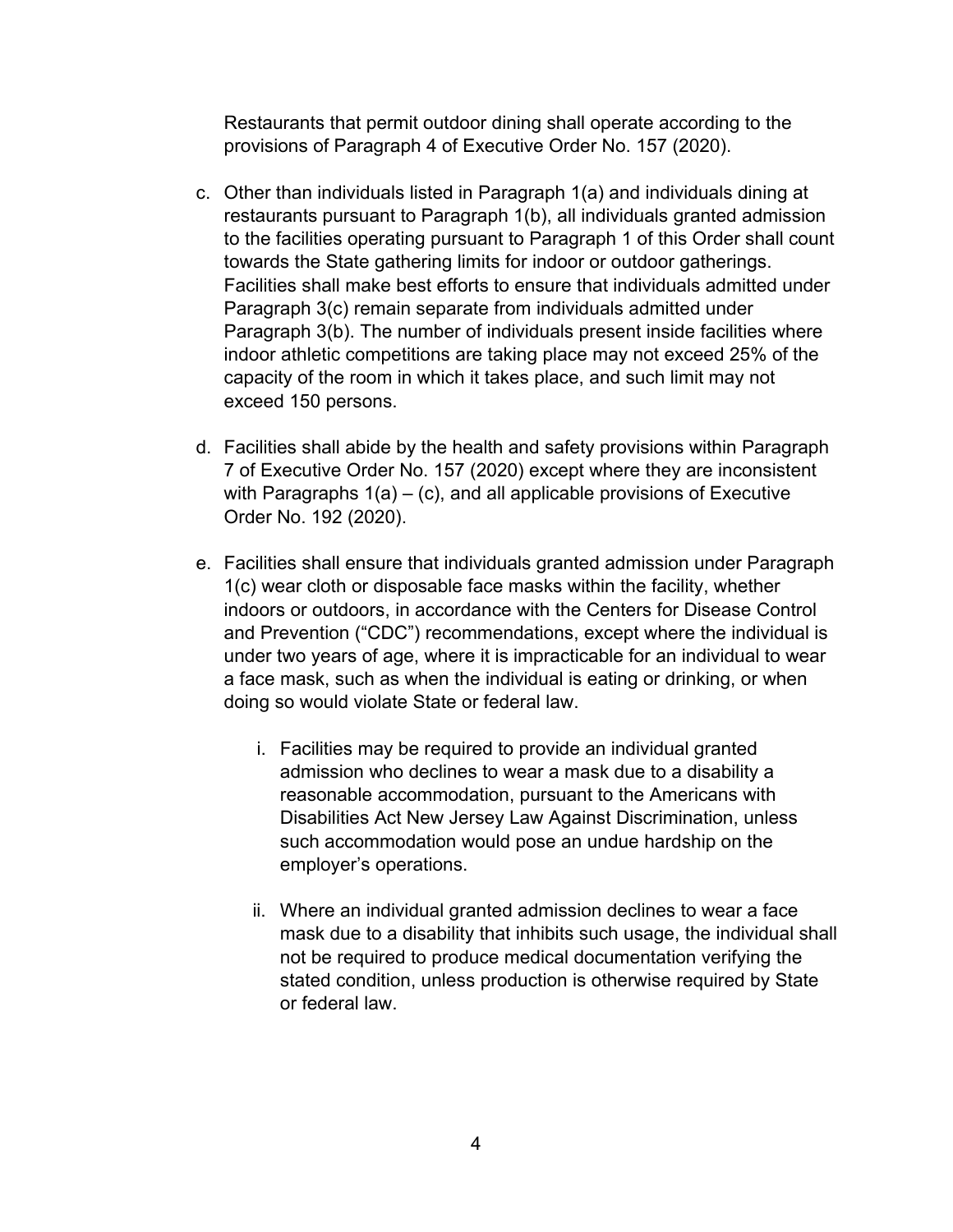#### **Indoor Mall Services**

- 2. Vending machines are permitted to operate in indoor shopping malls, provided that they are cleaned and sanitized in accordance with CDC guidance. It is hereby also clarified that vending machines in any setting, including health clubs and retail businesses, are permitted to operate subject to the same requirement.
- 3. Stroller rentals are also permitted to operate in indoor shopping malls, subject to the applicable requirements of Paragraph 1 of Executive Order No. 157 (2020). It is further clarified that other rental services in indoor shopping malls that were not previously required to remain closed by Administrative Order No. 2020-16, such as wheelchair rentals, are permitted to operate subject to the applicable requirements of Paragraph 1 of Executive Order No. 157 (2020).
- 4. Valet parking and communal play areas shall remain closed.
- 5. Administrative Order No. 2020-16 is superseded to the extent that it conflicts with the provisions of this Order.

## **Self-service food and drink**

6. It is hereby clarified that self-service food, such as buffets and salad bars, is not permitted at retail businesses, including grocery stores, notwithstanding Paragraph 1 of Executive Order No. 157 (2020). Such retail businesses shall also limit self-service drink stations to those that can be routinely and effectively cleaned and disinfected.

## **Private Tutoring Facilities**

7. Shared space tutoring service facilities may open to students and clients, subject to the restrictions outlined in Paragraph 7 of Executive Order No. 157 (2020). Administrative Order No. 2020-15 is superseded to the extent that it conflicts with the provisions of this Order.

## **Effective Date**

8. This ORDER shall take effect immediately and shall remain in effect for as long as Executive Order Nos. 107, 157, 183 and 187 (2020) remains in effect or until I issue a subsequent amending Administrative Order.